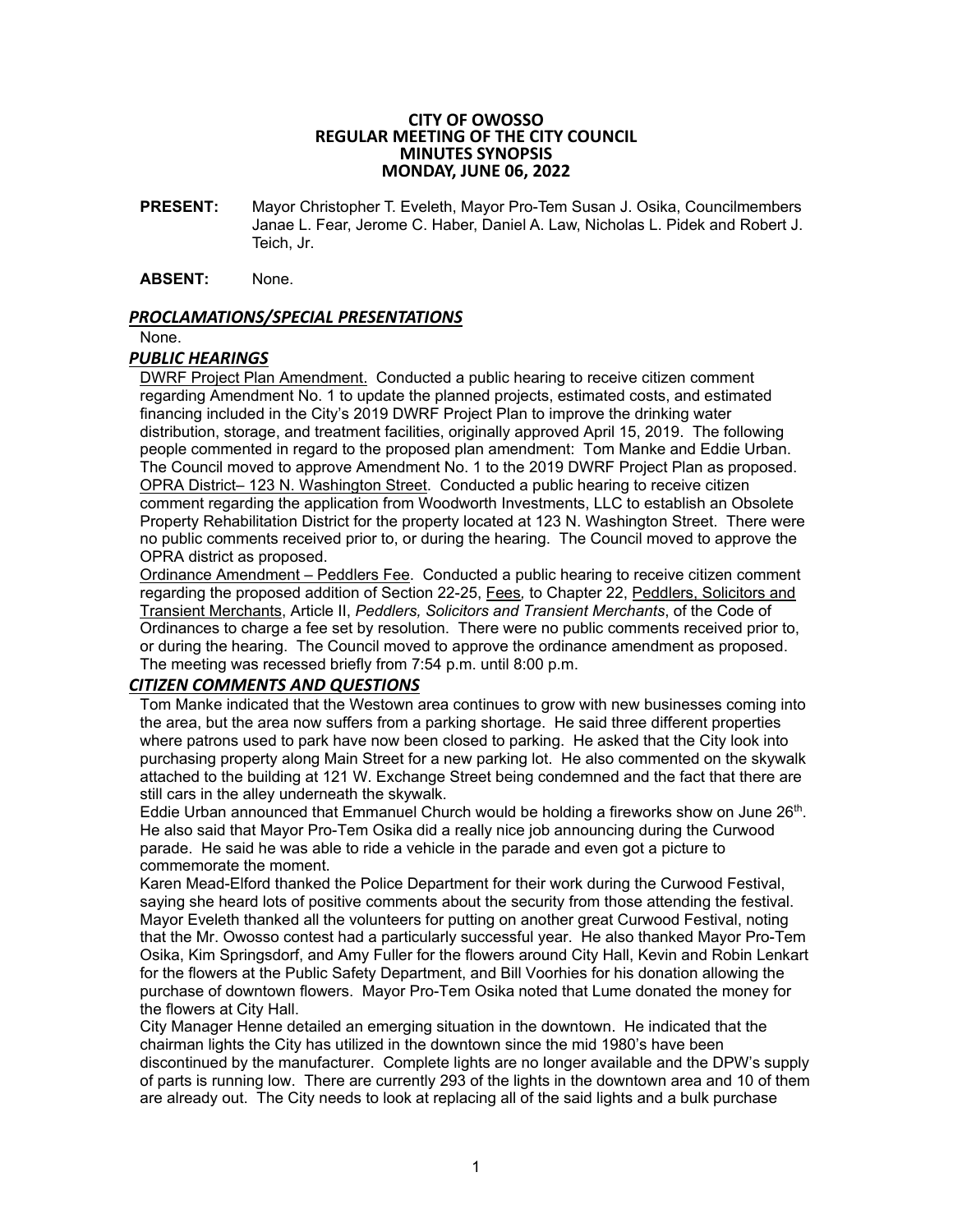would offer the best price per unit (approximated at \$6,000 per unit). He suggested Council consider dedicating the remaining \$275,000 in APRA funds to replacing these lights. Mayor Eveleth asked that the item be placed on the June 21, 2022 agenda.

# *CONSENT AGENDA*

The Consent Agenda was approved as follows:

Set Public Hearing – Obsolete Property Rehabilitation Exemption Certificate – 123 N Washington St. Set a public hearing for Tuesday, July 5, 2022 at 7:30 p.m. in the City Hall Council Chambers to receive citizen comment regarding the application from Woodworth Investments, LLC for an Obsolete Property Rehabilitation Exemption Certificate for their property at 123 North Washington **Street** 

Proposed Special Assessment Project – North Street. Authorized Resolution No. 2 setting a public hearing for Tuesday, June 21, 2022 for proposed Special Assessment District No. 2023-01 for North Street from Shiawassee Street (M-52) to Hickory Street for street rehabilitation. Building Authority Project Authorization – Clerk's Office Reception Furniture. Waived competitive bidding requirements, authorized the purchase of two new desks, plus chairs and accessories for the Clerk's Office reception area, from DBI Holding Co. dba DBI Business Interiors, utilizing MiDeal Contract No. 220000000043 in the amount of \$12,000.00, plus DPW labor and equipment charges, as recommended by the Building Authority Commission, and approved payment to the vendor upon satisfactory installation of the product.

Building Authority Contract Authorization – Server Room Fire Suppression System. Waived competitive bidding requirements, authorized a contract with DeLau Fire & Safety, Inc. dba DeLau Fire Services for replacement of the City Hall Server Room fire suppression system in the amount of \$19,500.00 as recommended by the Building Authority Commission, and approved payment to the vendor upon satisfactory completion of the project.

Balancing Change Order - 2022 Street Program - Contract 1. Approved Balancing Change Order No. 1 to the 2022 Street Program – Contract 1 with Malley Construction, Inc. reducing the total contract amount by \$4,210.55 to balance contract quantities and costs.

School Resource Officer Contract Renewal. Authorized approval of an intergovernmental agreement between the Owosso Public Schools and the City of Owosso for the provision of two School Resource Officers for a five year period ending June 30, 2027.

Professional Services Agreement Renewal - Planning Consultant. Authorized renewal of the professional services agreement with CIB Planning, Inc. for the provision of planning and zoning services for the 3-year period ending June 30, 2025, with 1-year optional extensions.

Check Register – May 2022. Affirmed check disbursements totaling \$896,651.63 for May 2022. Warrant No. 616. Authorized Warrant No. 616 as follows:

| <b>Vendor</b>                                  | <b>Description</b>                                                          | <b>Fund</b>             | Amount      |
|------------------------------------------------|-----------------------------------------------------------------------------|-------------------------|-------------|
| <b>MML Workers</b><br><b>Compensation Fund</b> | <b>Workers Compensation Policy</b><br>July 2022 - July 2023, Payment 1 of 4 | Various                 | \$30,756.00 |
| Waste Management                               | Waste Hauling / Disposal Services<br><b>WWTP/Streets</b>                    | WWTP/<br><b>Streets</b> | \$17,297.97 |

# *ITEMS OF BUSINESS*

Closed Session. Approved holding closed session at the conclusion of the second session of Citizen Comments and Questions to conduct the City Manager's annual evaluation at the request of the employee.

# *COMMUNICATIONS*

Downtown Development Authority/Main Street. Minutes of May 4, 2022.

Owosso Historic District Commission. Minutes of May 18, 2022.

Planning Commission. Minutes of May 23, 2022.

Building Authority Commission. Minutes of May 25, 2022.

Parks & Recreation Commission. Minutes of May 25, 2022.

## *CITIZEN COMMENTS AND QUESTIONS*

Tom Manke commented that the rides at the Curwood Festival seem to have been scaled back, but they seemed to do well with what they had and the overall event was really nice. He went on to ask what happened to the flower beds in the downtown. He said he felt the City had dropped